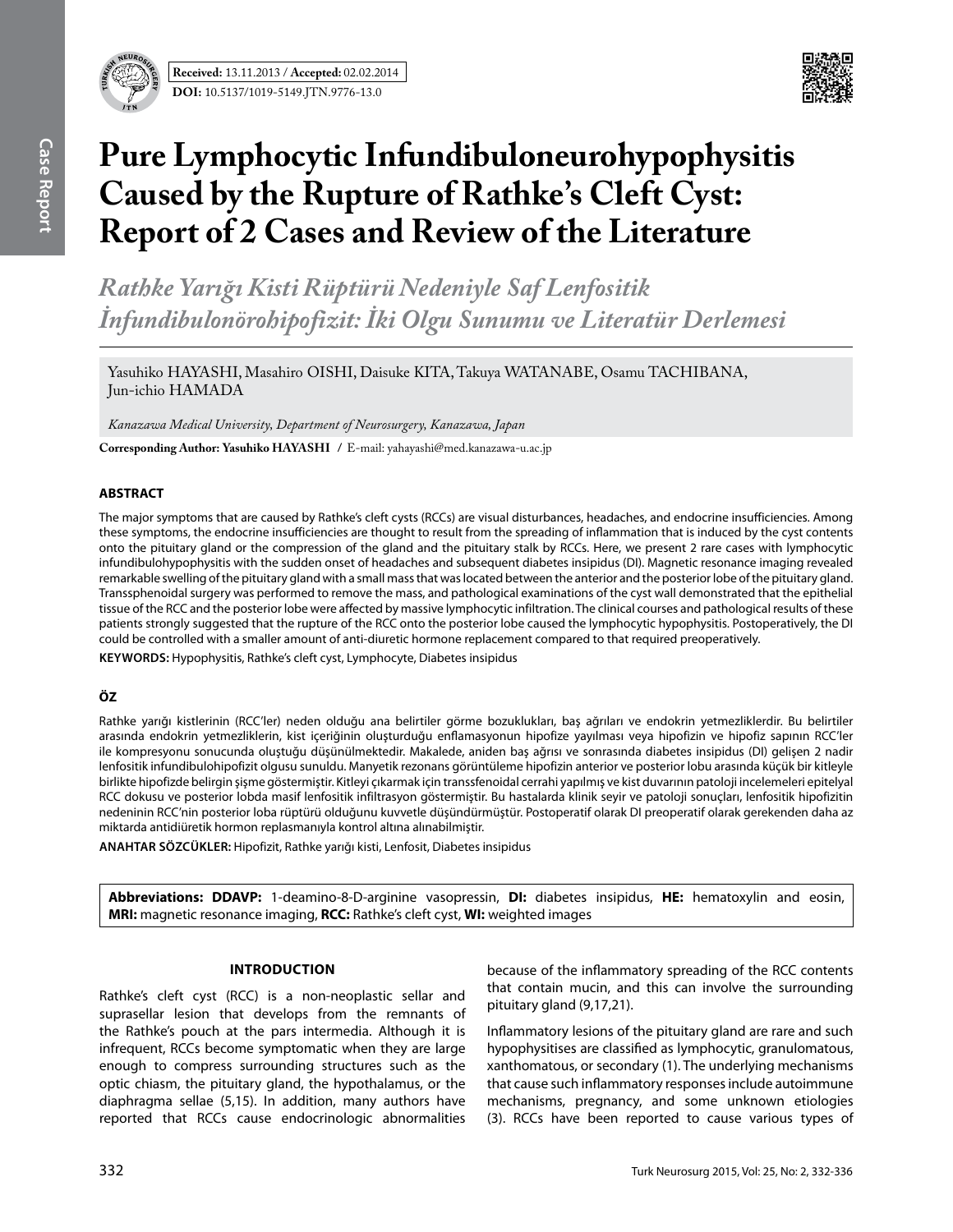hypophysitises, and the sudden onset of the symptoms that are induced by such inflammatory responses suggests that the RCC contents have ruptured and spread onto the pituitary gland (3,11).

#### **Case report**

#### *Case 1*

A 67-year-old woman presented with a sudden onset of headache and excessive thirst without any inciting causes. Magnetic resonance imaging (MRI) revealed enlargement of the pituitary gland and a small mass at the pars intermedia, in which hypointensity on T1-weighted images (WIs) and hyperintensity on T2-WIs suggested RCC. Hyperintensity of the posterior lobe on T1-WIs was not found (Figure 1A-D). Endocrine studies showed that all of the hormonal secretions from the anterior lobe were within the normal range for normal menopausal woman; free triiodothyronin (T3: 2.99 pg/ml, normal range 2.2-4.3), free thyroxin (T4: 1.19 ng/ml, range: 0.8-1.8), thyroid stimulating hormone (TSH: 1.26 mU/ ml, range: 0.27-4.65), luteinizing hormone (LH: 19.6 mUI/ ml, range 5.7-64.3), follicle-stimulating hormone (FSH: 47.6 mUI/ml, range <0.5), prolactin (18.2 ng/ml, range: <25.6), GH

(0.49 ng/ml, range <2.1), IGF-1 (142 g/ml, range: 109-307), cortisol (8.0 mg/m, range: 6.2-19.7), ACTH (45.3 pg/ml, range: <46). The observations of low levels of urine osmolarity (158 mOsm/l, range: 90-1400), that were due to a lack of increase by hypertonic saline loading, urine specific gravity (1.001- 1.003, range: 1.005-1.025), and urine volume per day over 6,000 ml resulted in the diagnosis of the central type of diabetes insipidus (DI).

The aspiration of the RCC contents with endoscopic endonasal transsphenoidal surgery was planned to prevent further spreading of the inflammation. Minimum dissection of the anterior lobe of the pituitary gland led to the outflow of white turbid fluid. The results of a pathological examination showed columnar ciliated epithelia, which was consistent with a diagnosis of RCC. The RCC wall was disrupted with lymphocytes infiltration onto the adjacent posterior lobe (Figure 2A-D). Silver impregnation showed broken reticulin fibers at the posterior lobe despite preservation at the anterior lobe.

The postoperative clinical course was uneventful with steroid administration for a week, and the RCC was completely diminished on MRI (Figure 3). Her DI gradually improved



**Figure 1:** Sagittal section of magnetic resonance image (MRI) that was obtained at admission showing a small mass at the pars intermedia, **a)** hypointensity on a T1-weighted image (WI), and **b)** hyperintensity on a T2-WI. Hyperintensity of the posterior lobe in the pituitary gland was not found on the T1-WI. **c)** Coronal and **D**) sagittal section of an MRI revealing uniform enhancement of the entire enlarged pituitary gland and a hypointense area on a T1-WI without enhancement, suggesting a Rathke's cleft cyst (RCC).



**Figure 2:** Photomicrographs showing **a)** preservation of normal acinar structures at the anterior lobe and **b)** massive lymphocytes infiltrating mainly into the posterior lobe. **c)** Columnar cells lined with cilia on the surface of the cyst indicating RCC (hematoxylin and eosin [HE] stain, original magnification x100). **d)** Immunohistochemical staining with Cam 5.2 clearly revealed disruption of RCC wall and massive infiltration of lymphocytes onto the adjacent posterior lobe (original magnification x40).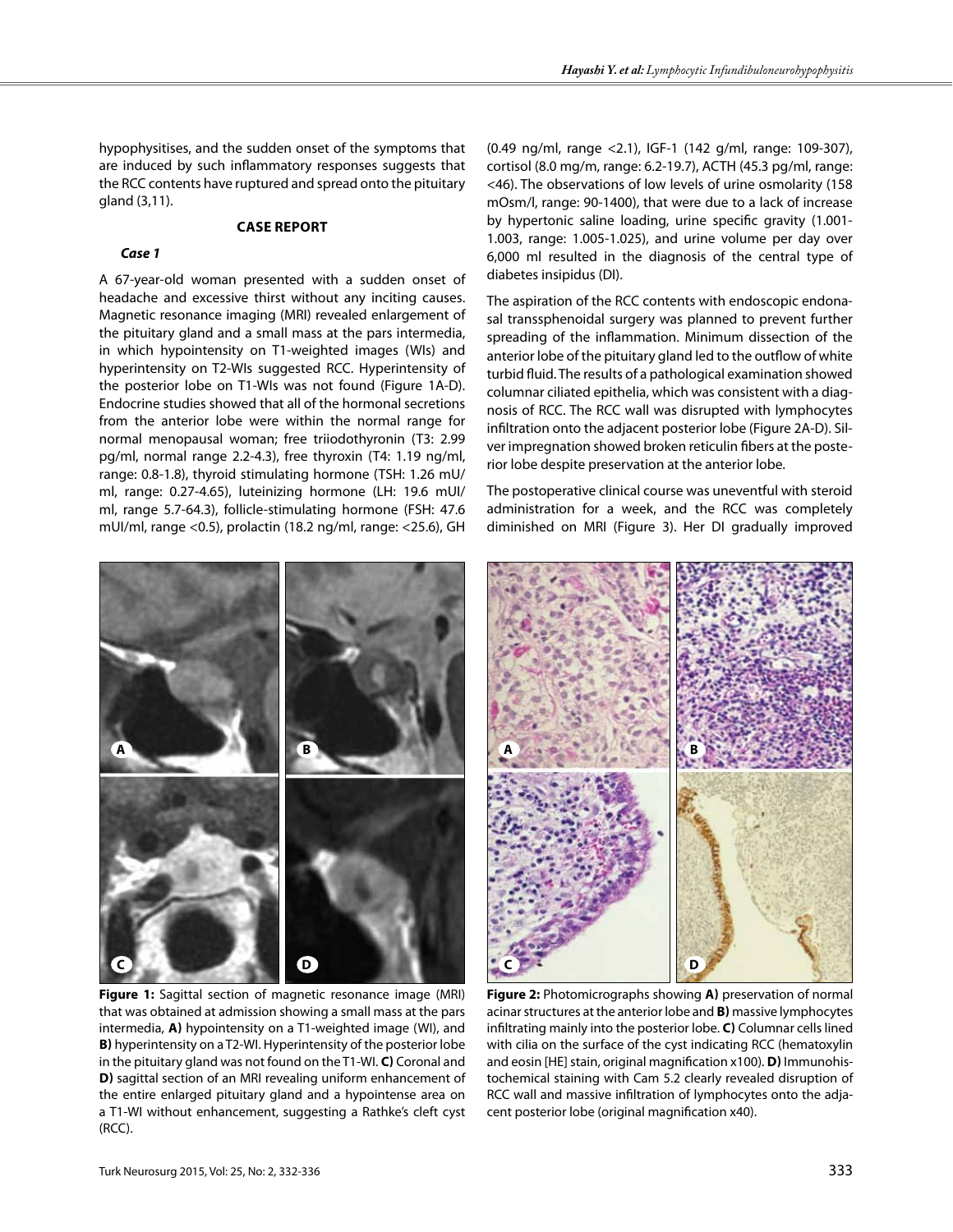and required less amount of administration of 1-deamino-8- D-arginine vasopressin (DDAVP) compared to that required preoperatively.

#### *Case 2*

A 55-year-old man suffered a sudden onset of headache and subsequent strong thirst without any inciting causes. MRI revealed the pituitary gland was swollen and a small cystic mass at the pars intermedia, and isointensity on T1-WIs and



**Figure 3:** Postoperative sagittal section of an MRI T1-WI with contrast enhancement displaying the removal of the RCC.

hypointensity in hyperintensity on T2-WIs suggested RCC. No hyperintensity of the posterior lobe on T1-WIs could be seen (Figure 4A-D). Endocrinologic examinations demonstrated that all the hormones derived from the anterior lobe were within the normal range; free T3 (2.82 pg/ml), free T4 (1.28 ng/ml), TSH (2.33 mU/ml), LH (7.30 mUI/ml), FSH (8.1 mUI/ ml), prolactin (7.56 ng/ml), GH (0.77 ng/ml), IGF-1 (144 g/ ml), cortisol, (17.8 mg/ml), and ACTH (25.1 pg/ml). Low levels of urine osmolarity (184 mOsm/l) were observed, and hypertonic saline loading did not induce an increase. Urine specific gravity (1.001-1.003) and urine volume per day over 5000 ml were compatible with the central type of DI.

The evacuation of the RCC contents with endoscopic endonasal transsphenoidal surgery was conducted so that the subsequent inflammatory response would not spread. The inferior portion of the cyst and the anterior lobe of the pituitary gland were incised to allow flow of the turbid yellowish fluid flow out of the cyst. A pathological examination revealed columnar ciliated epithelia, which was diagnosed as RCC. The wall of RCC was disrupted with massive lymphocytes infiltration onto the close posterior lobe (Figure 5A-D).

He was discharged after being treated with appropriate steroid administration for a week, and MRI showed the complete





**Figure 4:** Sagittal section of an MRI obtained at admission showing a small mass at the pars intermedia, **a)** hypointensity on a T1-WI, and **B)** hyperintensity on a T2-WI. Hyperintensity of the posterior lobe in the pituitary gland could not be detected on the T1-WI. **C)** Coronal and **D)** sagittal section of an MRI revealing uniform enhancement of the entire enlarged pituitary gland and an area of hypointensity on a T1-WI without enhancement, suggesting a RCC.

**Figure 5:** Photomicrographs showing **a)** the preservation of normal acinar structures at the anterior lobe and **b)** massive lymphocytes infiltrating mainly into the posterior lobe. **c)** Columnar cells lined with cilia on the surface of the cyst indicating RCC (HE stain, original magnification x100). **d)** Immunohistochemical staining with Cam 5.2 clearly revealed disruption of RCC wall and massive infiltration of lymphocytes onto the adjacent posterior lobe (original magnification x40).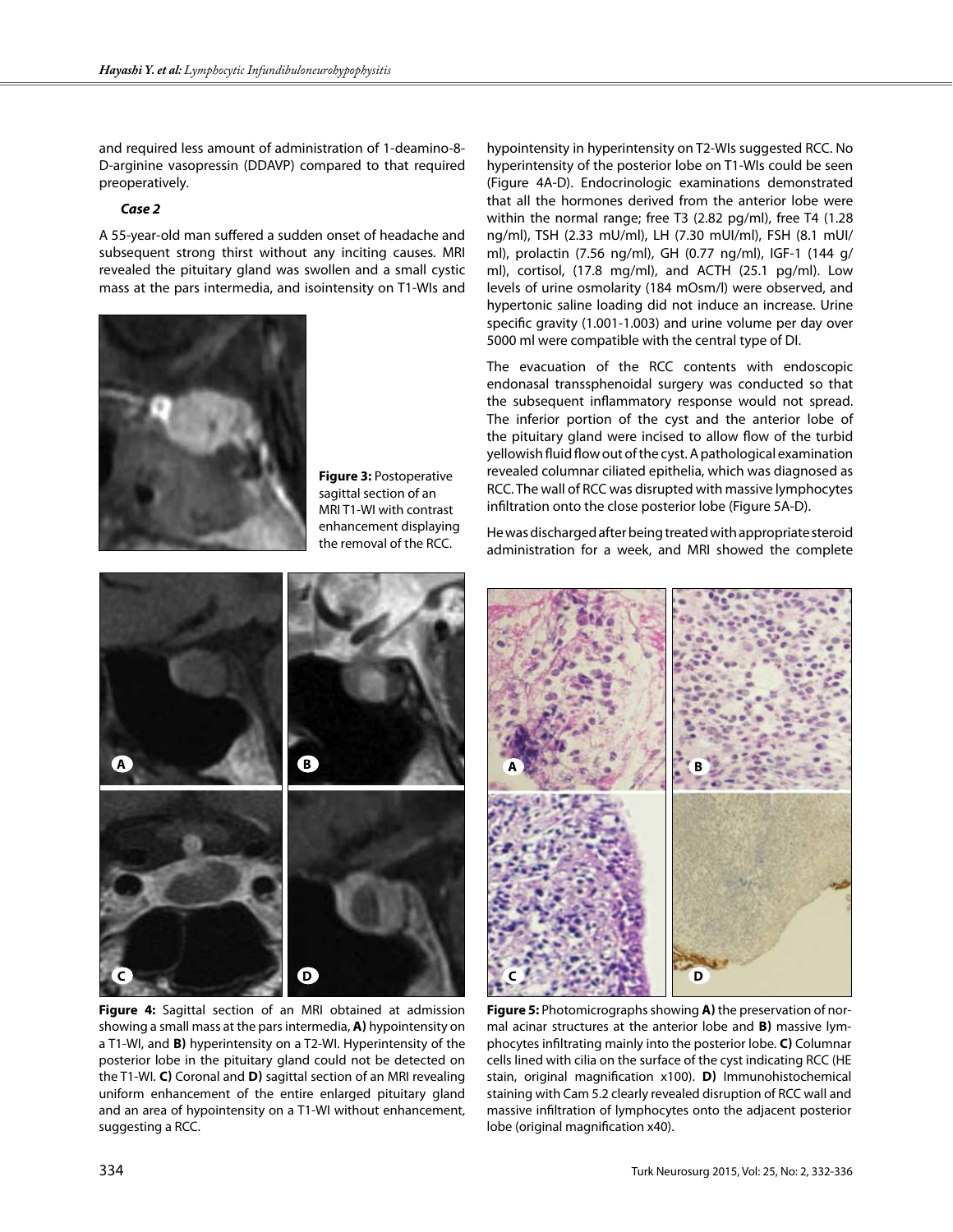|                | <b>Cases</b>          | Age/Sex | <b>Type of hypophysitis</b> | <b>Clinical Symptoms</b> | <b>Depressed ant. lobe</b><br>hormone |
|----------------|-----------------------|---------|-----------------------------|--------------------------|---------------------------------------|
|                | Nishikawa et al. (17) | 62/F    | lymphocytic                 | hemianopsia, polyuria    | ACTH, TSH                             |
| 2              | Sonnet et al. (21)    | 29/F    | lymphocytic                 | headache, polyuria       | ACTH, TSH                             |
| 3              | Yuyama et al. (22)    | 30/F    | lymphocytic                 | hemianopsia, polyuria    | ACTH                                  |
| $\overline{4}$ | Hama et al. (9)       | 48/F    | xanthogranulomatous         | hemianopsia, polyuria    | GH, TSH, LH                           |
| 5              | Daikokuya et al. (3)  | 61/F    | lymphocytic                 | hemianopsia, polyuria    | GH, TSH                               |
| 6              | Janeczko et al. (14)  | 53/F    | lymphocytic                 | headache, polyuria       | ACTH, FSH, LH, GH                     |
|                | Our case 1            | 69/F    | lymphocytic                 | headache, polyuria       | -                                     |
| 8              | Our case 2            | 55/M    | lymphocytic                 | headache, polyuria       | $\overline{\phantom{a}}$              |

**Table I:** Secondary Hypophysitis with Diabetes Insipidus due to Rupture of RCC



**Figure 6:**  Postoperative sagittal section of an MRI T1-WI with contrast enhancement displaying the removal of the RCC.

disappearance of RCC (Figure 6). However, a reduced amount of DDAVP was needed to control his DI postoperatively.

## **Discussion**

Lymphocytic hypophysitis is generally considered an autoimmune disease that is more often observed in women at the end of or immediately after their pregnancy (19,21). Pituitary gland biopsies can reveal perivascular mast cells and lymphoplasmacytic infiltration surrounding atrophic acini (3,11,17). The involvement of the posterior lobe and pituitary stalk may result in DI as a clinical sign, which is demonstrated with the disappearance of hyperintensity signals on T1-WIs (20).

The inflammatory origin of the secondary hypophysitis is triggered by systemic disease, infectious agents, or adjacent lesions. Histological features can show a mixture of all 3 of the previously described types; lymphocytic, granulomatous and xanthomatous (1). In our cases, systemic diseases, such as sarcoidosis (2), Langerhans cell histiocytosis (4), lupus erythematosus (10), and Wegener's granulomatosis (7) were ruled out in addition to bacterial and fungal infections. Several lesions that are associated with hypophysitis include pituitary adenoma (12), germinoma (6), craniopharyngioma (18), inflammatory pseudotumors (16), and RCC (10,11,17,21,22). To the best of our knowledge, six cases have been reported as secondary hypophysitis with DI due to the rupture of RCCs. Among them, five cases have been classified as lymphocytic and the other one as xanthomatous hypophysitises. All of them were reported to be suffering from endocrine dysfunction or lymphocyte infiltration in both the anterior lobe and the posterior lobe (Table I). In both of our cases, the endocrinologic functions of the anterior lobe were preserved both after the rupture of RCCs and the operations. In addition, the pathological examinations demonstrated that the massive lymphocyte infiltration did not involve the anterior lobe.

The detailed developing mechanisms of the hypophysitis that is associated with RCC remain unknown, but it is believed that the spread of chemical materials induces inflammation of the adjacent adenohypophysis or neurohypophysis. In cases with hypophysitis, the cyst wall undergoes hyperplastic and metaplastic changes from being single-layered to becoming a stratified epithelium during the progression of inflammation (9). Some authors have insisted that the mucus in the contents of the RCC may be a strong stimulator of tissue injury with not only lymphocytic but also granulomatous reactions in the epithelial cyst wall (9,21). In our cases, the surgical specimens clearly demonstrated massive lymphocyte infiltration only into the posterior lobe with severely damaged pituitary architecture, indicating inflammatory destruction by autoimmune reactions (17). In addition, it was suggested that the lymphocyte infiltration that mainly occurred along the widely disrupted RCC wall resulted from the rupture of RCC with the sudden onset of headaches.

The diagnosis of a ruptured RCC should be based on radiological findings that display shrinkage of the cyst (17,20). However, in our case, we assumed RCC rupture and leakage of the cyst contents into the posterior lobe, based on the clinical findings of sudden onset of headache and endocrine dysfunction of the posterior lobe alone, and the pathological findings of the posterior lobe affected with massive lymphocyte infiltration. The cyst fluid leakage might activate an autoimmunogenic process with lymphocytes (3,14,22). In our cases, histological examinations displayed no granulomatous or fibrous changes that indicated chronic inflammatory changes in the surrounding structure.